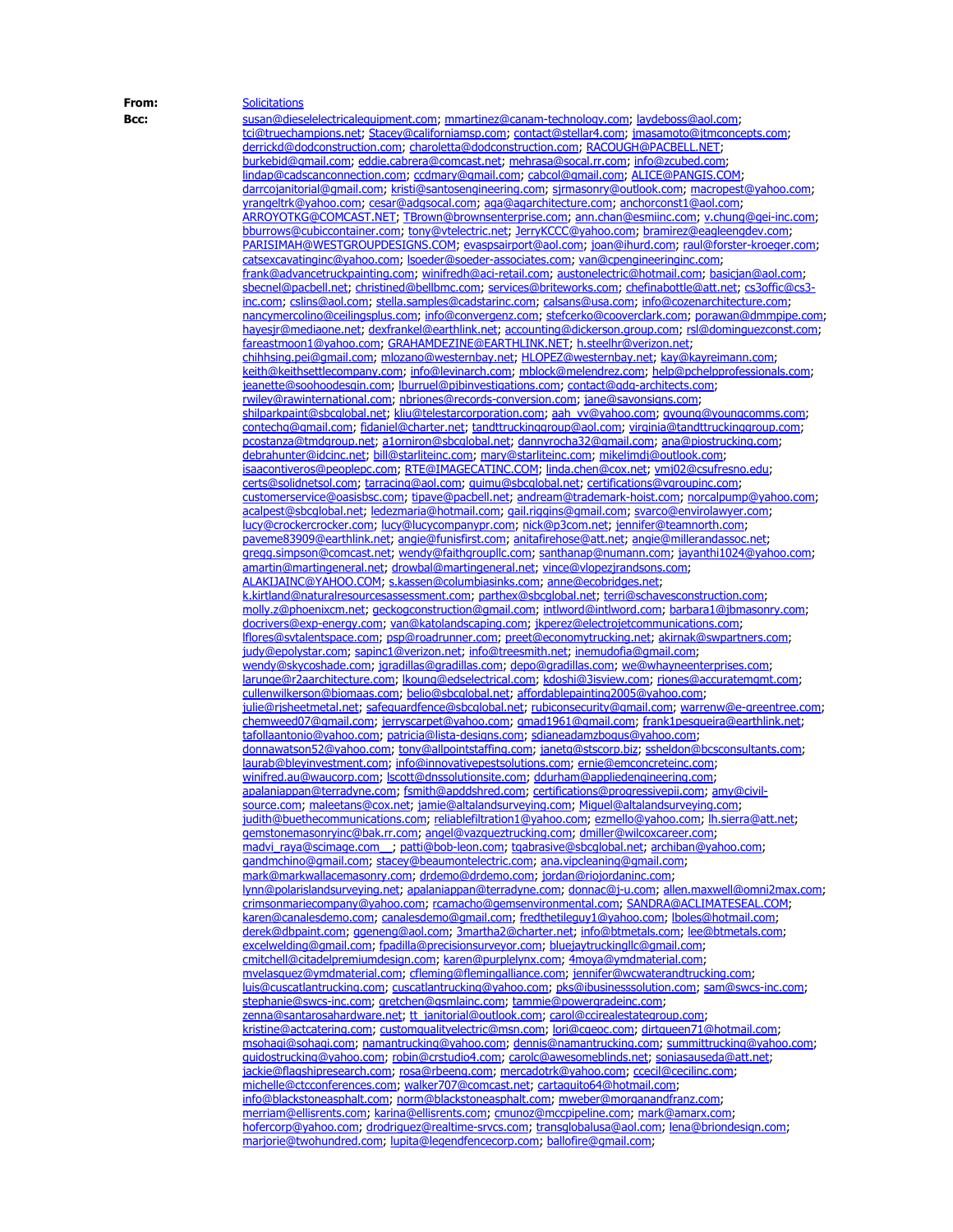Hello,

This notice is provided to registered vendors with the State of California Unified Certification Program.

Please be advised that UCOP is hosting RFP #002295-DEC2020 Fitness Equipment.

If you have any questions, please follow the instructions provided in the RFP document.

### **If you are not interested or unable to fulfill the services outlined in this RFP, please disregard this e-mail.**

Thank you,



[www.omniapartners.com](http://www.omniapartners.com/)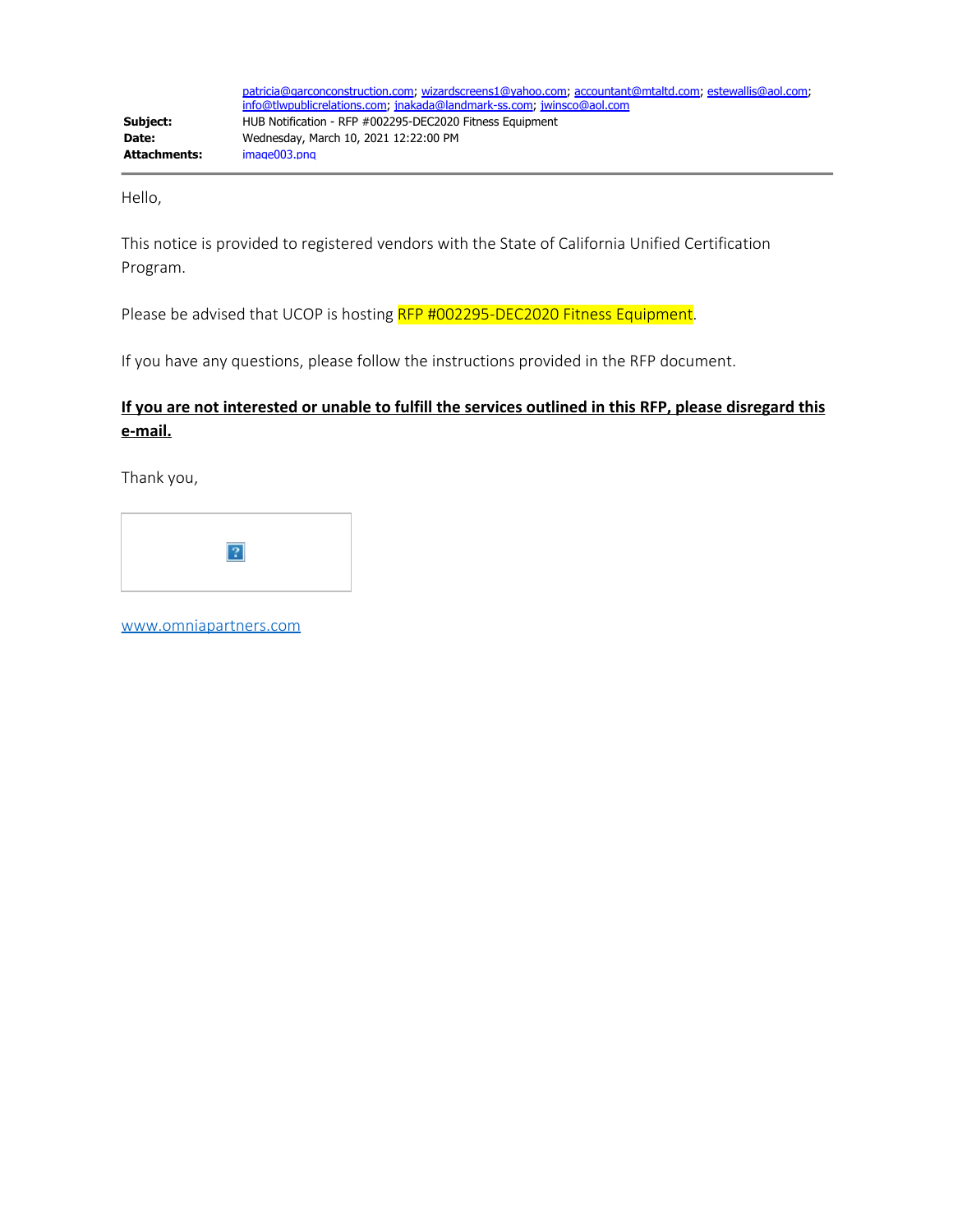| From:               | Solicitations on behalf of solicitations@omniapartners.com                                          |
|---------------------|-----------------------------------------------------------------------------------------------------|
| Bcc:                | "laurann@usa.net"; "bsalaz@bertsalasinc.com"; "rebecca@payco.biz"; "josie@fresnoconcreteconst.com"; |
|                     | "ray@fresnoconcreteconst.com", "nittaec@qmail.com", "yvettemcci@earthlink.net",                     |
|                     | "mcoronado@martinezconcrete.net"; "cliff@garciapaving.com"; "elisa@cas-tc.com";                     |
|                     | "fferrando1537@sbcqlobal.net", "danz@pre-conproducts.com", "dZARRAONANDIA@pre-conproducts.com",     |
|                     | "chavezfencecompany@qmail.com", "jim@cpconstructors.com", "info@wcbrownwelding.com",                |
|                     | "joev@valverdeconst.com", "tony4edc@aol.com", "mthorn@stoloskigonzalez.com"; "rowdy2jes@gmail.com"; |
|                     | "iessica@stevemorrislogging.com"; "annabell@capitolelevator.com"; "julie@rmtlandscape.com";         |
|                     | "admin@oliveirafenceinc.com", "crystal@oliveirafenceinc.com"; "akearly@sbcqlobal.net", "frank@fxr-  |
|                     | avionics.com"; "michellemapaving@sbcqlobal.net"; "Jim@sanjosetransport.com";                        |
|                     | "brenda@supersealandstripe.com", "luckylady5555@sbcqlobal.net", "iec@iectrees.com",                 |
|                     | "gkubota@cicresearch.com"; "pjaffe@cicresearch.com"; "Lhaygood@haygoodassoc.com";                   |
|                     | "danderson@applinc.com", "info@proulxwaterproofing.com", "ahera@pacbell.net",                       |
|                     | "GGARBINI@GARBINIANDGARBINI.COM"; "mhazelerigg@merrimacenergy.net"; "judy@finegradeinc.com";        |
|                     | "luis@abslconstruction.com", "josie@tdwconstruction.com"                                            |
| Subject:            | HUB Notification - RFP #002295-DEC2020 Fitness Equipment                                            |
| Date:               | Wednesday, March 10, 2021 12:20:00 PM                                                               |
| <b>Attachments:</b> | image003.png                                                                                        |

Hello,

This notice is provided to registered vendors with the State of California Unified Certification Program.

Please be advised that UCOP is hosting RFP #002295-DEC2020 Fitness Equipment.

If you have any questions, please follow the instructions provided in the RFP document.

# **If you are not interested or unable to fulfill the services outlined in this RFP, please disregard this e-mail.**

Thank you,



[www.omniapartners.com](http://www.omniapartners.com/)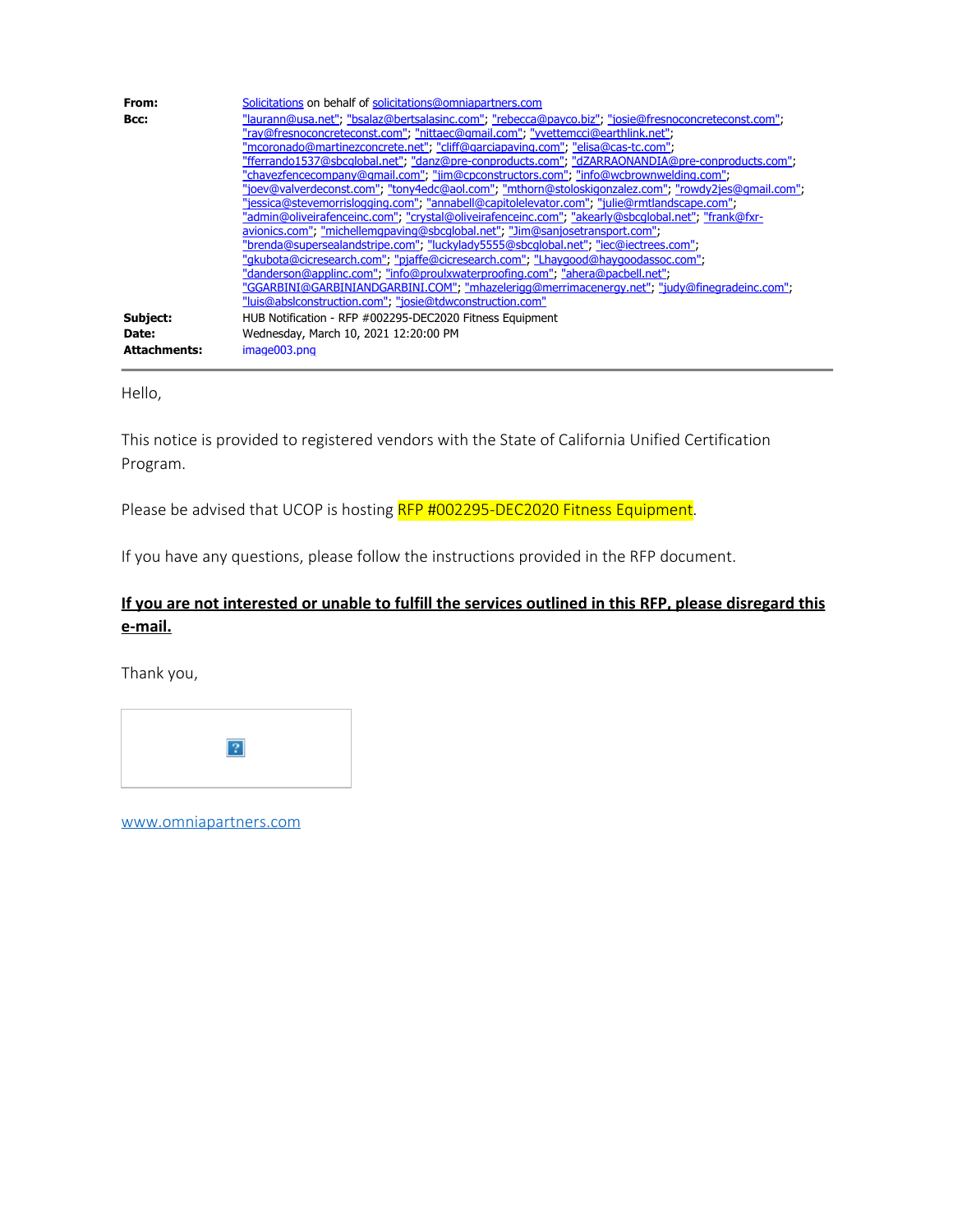**From:** [Solicitations](mailto:Solicitations@omniapartners.com) **Bcc:** ["accouting@ehsinc.org"](mailto:accouting@ehsinc.org); ["info@rfcontractors.com"](mailto:info@rfcontractors.com); ["lin24asa@gmail.com";](mailto:lin24asa@gmail.com) ["lshimoda@sltlaw.com";](mailto:lshimoda@sltlaw.com) ["mtettman@ecoteal.com"](mailto:mtettman@ecoteal.com); ["catmojica@icloud.com"](mailto:catmojica@icloud.com); ["info@goldengatesystems.com"](mailto:info@goldengatesystems.com); ["jinah@wwpvideo.com"](mailto:jinah@wwpvideo.com); ["accounting@sdsteelsolutions.com"](mailto:accounting@sdsteelsolutions.com); ["mggray@graysourcing.com"](mailto:mggray@graysourcing.com); ["egruetzmacherjr@gmail.com";](mailto:egruetzmacherjr@gmail.com) ["actiontruckingent@yahoo.com"](mailto:actiontruckingent@yahoo.com); ["rperez@rapenginc.com"](mailto:rperez@rapenginc.com); ["tatumbarbara@sbcglobal.net"](mailto:tatumbarbara@sbcglobal.net); ["zachtaylor1972@gmail.com"](mailto:zachtaylor1972@gmail.com); ["saralasher@hammerheadprotection.com"](mailto:saralasher@hammerheadprotection.com); ["uhinman@comcast.net"](mailto:uhinman@comcast.net); ["office@gfgsi.com"](mailto:office@gfgsi.com); ["brian@jordantrucks.com"](mailto:brian@jordantrucks.com); ["acmlighting@sbcglobal.net"](mailto:acmlighting@sbcglobal.net); ["ilene@sdfloors.com"](mailto:ilene@sdfloors.com); <u>["bennett@vmarch.net"](mailto:bennett@vmarch.net); ["vasquez@vmarch.net"](mailto:vasquez@vmarch.net); ["psenior28@yahoo.com"](mailto:psenior28@yahoo.com); ["krsconstruction@sbcglobal.net"](mailto:krsconstruction@sbcglobal.net);</u> ["jdonati379@gmail.com"](mailto:jdonati379@gmail.com); ["kcroghan@notech.com"](mailto:kcroghan@notech.com); ["michelle@mmsstrategies.com"](mailto:michelle@mmsstrategies.com); ["minh.vu@auroramedbiochem.com"](mailto:minh.vu@auroramedbiochem.com); ["lisa@demarcodesign.com"](mailto:lisa@demarcodesign.com); ["info@vgsresource.com"](mailto:info@vgsresource.com); ["vgsresource@gmail.com"](mailto:vgsresource@gmail.com); ["soginavid@yahoo.com"](mailto:soginavid@yahoo.com); ["suzannemontez@montezglass.com"](mailto:suzannemontez@montezglass.com); ["scienceofcleaning@yahoo.com";](mailto:scienceofcleaning@yahoo.com) ["cmorello.mcc@gmail.com"](mailto:cmorello.mcc@gmail.com); ["cindymorello@yahoo.com"](mailto:cindymorello@yahoo.com); ["ipam@gotoargus.com"](mailto:ipam@gotoargus.com); ["ackings74@gmail.com"](mailto:ackings74@gmail.com); ["energyefficient.heatnac@yahoo.com"](mailto:energyefficient.heatnac@yahoo.com); ["hmoreno@bainbridge](mailto:hmoreno@bainbridge-env.com)[env.com";](mailto:hmoreno@bainbridge-env.com) ["cthermond@lightdutyelectric.com"](mailto:cthermond@lightdutyelectric.com); ["ttgenvironmental@gmail.com";](mailto:ttgenvironmental@gmail.com) ["gguillory@doublegsupply.com"](mailto:gguillory@doublegsupply.com); ["edward@ps89media.com"](mailto:edward@ps89media.com); ["delatorrerocks1@gmail.com";](mailto:delatorrerocks1@gmail.com) ["delatorrerocks2@gmail.com";](mailto:delatorrerocks2@gmail.com) ["cindeeambrose@gmail.com"](mailto:cindeeambrose@gmail.com); ["info@cindgen.com"](mailto:info@cindgen.com); ["miguel@incapropainting.com"](mailto:miguel@incapropainting.com); ["incapropainting@yahoo.com"](mailto:incapropainting@yahoo.com); ["unionservicecompany@gmail.com"](mailto:unionservicecompany@gmail.com); ["jschmid@cookandschmid.com"](mailto:jschmid@cookandschmid.com); ["Margit@4designs.com"](mailto:Margit@4designs.com); ["move@motivatedmilitarymovers.com"](mailto:move@motivatedmilitarymovers.com); ["barry@whitfieldbarrett.com"](mailto:barry@whitfieldbarrett.com); ["heidi@main](mailto:heidi@main-street-tech.com)[street-tech.com";](mailto:heidi@main-street-tech.com) ["cathy@csladvertising.com"](mailto:cathy@csladvertising.com); ["frank@bonitapipeline.com"](mailto:frank@bonitapipeline.com); ["anthonyg@spirecg.com"](mailto:anthonyg@spirecg.com); ["will@ozzcorpinc.com"](mailto:will@ozzcorpinc.com); ["kathryn@kda-landscapearchitects.com"](mailto:kathryn@kda-landscapearchitects.com); ["drecht@appraisalexperts.com";](mailto:drecht@appraisalexperts.com) ["supremesecurity@cox.net"](mailto:supremesecurity@cox.net); ["rjonas@pgiinc.net"](mailto:rjonas@pgiinc.net); ["katherine@elysianci.com"](mailto:katherine@elysianci.com); ["eci@elysianci.com"](mailto:eci@elysianci.com); ["mattcomach@gmail.com"](mailto:mattcomach@gmail.com); ["lgill@qaqcengineering.com"](mailto:lgill@qaqcengineering.com); ["allstarac-cv@cox.net"](mailto:allstarac-cv@cox.net); ["jlyndes@coastal-sage.com"](mailto:jlyndes@coastal-sage.com); ["sharie@sharidendesignasphalt.com"](mailto:sharie@sharidendesignasphalt.com); ["kperez@visualconcepts-inc.com"](mailto:kperez@visualconcepts-inc.com); ["psigners@verison.net"](mailto:psigners@verison.net); ["acostoroberto62@gmail.com"](mailto:acostoroberto62@gmail.com); ["ddavis@lowerswelding.com"](mailto:ddavis@lowerswelding.com); ["artena.moon@mooncom.net"](mailto:artena.moon@mooncom.net); ["artena.moon@gmail.com";](mailto:artena.moon@gmail.com) ["jari.wolfe@socalfireservice.com";](mailto:jari.wolfe@socalfireservice.com) ["mkghai35@spectranslations.com"](mailto:mkghai35@spectranslations.com); ["eugene.solomon@thesolomonco.com"](mailto:eugene.solomon@thesolomonco.com); ["julie@nulinetech.net"](mailto:julie@nulinetech.net); ["alesa@jsl-law.com"](mailto:alesa@jsl-law.com); ["tcoleman2009@hotmail.com";](mailto:tcoleman2009@hotmail.com) ["cv\\_equipment@yahoo.com"](mailto:cv_equipment@yahoo.com); ["KDORACIO@AMETRADE.COM"](mailto:KDORACIO@AMETRADE.COM) ["kdoracio@amepower.com"](mailto:kdoracio@amepower.com); ["info@bpmadvisors.com"](mailto:info@bpmadvisors.com); ["accounting@burtchconstruction.com"](mailto:accounting@burtchconstruction.com); ["sales@deliveryanddistribution.com"](mailto:sales@deliveryanddistribution.com); ["callestrellas@msn.com"](mailto:callestrellas@msn.com); ["linda@callestrellas.com";](mailto:linda@callestrellas.com) ["myneikab@beattys2.com";](mailto:myneikab@beattys2.com) ["Basu@gesusa.org";](mailto:Basu@gesusa.org) ["Lisa@lalogoz.com";](mailto:Lisa@lalogoz.com) ["ralph@newyorkgeomatics.com"](mailto:ralph@newyorkgeomatics.com); ["info@newyorkgeomatics.com"](mailto:info@newyorkgeomatics.com); ["rroberson@s-a-f-e-link.com"](mailto:rroberson@s-a-f-e-link.com); ["wlevine@innovlogics.com"](mailto:wlevine@innovlogics.com); ["jlvplumbing82@yahoo.com"](mailto:jlvplumbing82@yahoo.com); ["russ@hanseaticgroup.com"](mailto:russ@hanseaticgroup.com); ["anchorspainting@gmail.com"](mailto:anchorspainting@gmail.com); ["adjfreight@gmail.com"](mailto:adjfreight@gmail.com); ["traytray73@hotmail.com"](mailto:traytray73@hotmail.com); ["kcompton@a3kconsulting.com";](mailto:kcompton@a3kconsulting.com) ["sphagura@globalitsvcs.com"](mailto:sphagura@globalitsvcs.com); ["info@globalitsvcs.com"](mailto:info@globalitsvcs.com); ["don@apullc.com"](mailto:don@apullc.com); ["carla.vallone@portavocepr.com"](mailto:carla.vallone@portavocepr.com); ["maxine@jcmaxcc.com"](mailto:maxine@jcmaxcc.com); ["hoppys.sweeping@yahoo.com"](mailto:hoppys.sweeping@yahoo.com); ["kdavid@it-techpros.com";](mailto:kdavid@it-techpros.com) ["juan.garcia@pgcutting.com"](mailto:juan.garcia@pgcutting.com); ["roy.thun@ghd.com"](mailto:roy.thun@ghd.com); ["erica@bereadyinc.com"](mailto:erica@bereadyinc.com); ["kopsdesigns@gmail.com"](mailto:kopsdesigns@gmail.com); <u>["BanO@lanwane.com"](mailto:BanO@lanwane.com); ["Rs.Erectors@yahoo.com"](mailto:Rs.Erectors@yahoo.com); ["habtemariam\\_kandas@yahoo.com"](mailto:habtemariam_kandas@yahoo.com);</u> ["khabtema\\_kandas@yahoo.com"](mailto:khabtema_kandas@yahoo.com); ["serratos316@yahoo.com";](mailto:serratos316@yahoo.com) ["kcentera@terraprosolutions.com"](mailto:kcentera@terraprosolutions.com); ["md@mdfloorcare.com";](mailto:md@mdfloorcare.com) ["jvidrio@msn.com"](mailto:jvidrio@msn.com); ["jaswant.singh@swmcos.com"](mailto:jaswant.singh@swmcos.com); ["valdiviatrucking29@yahoo.com"](mailto:valdiviatrucking29@yahoo.com); ["paulstransport@yahoo.com"](mailto:paulstransport@yahoo.com); ["monetta@mettanodesigns.com"](mailto:monetta@mettanodesigns.com); ["ceo@revereconsulting.net";](mailto:ceo@revereconsulting.net) ["rz@skemastudio.com"](mailto:rz@skemastudio.com); ["steve@mrdrillco.com"](mailto:steve@mrdrillco.com); ["swu@chiaowu.com"](mailto:swu@chiaowu.com); ["cnorton@VTC.us.com"](mailto:cnorton@VTC.us.com); ["dtalbert@vtc.us.com"](mailto:dtalbert@vtc.us.com); ["karen@kpexpress1.com"](mailto:karen@kpexpress1.com); ["destinygroupventures@gmail.com"](mailto:destinygroupventures@gmail.com); ["ralph@piccontractors.com";](mailto:ralph@piccontractors.com) ["helenkp@att.net"](mailto:helenkp@att.net); ["keely.watson@headdefender.com"](mailto:keely.watson@headdefender.com); ["soma@consult](mailto:soma@consult-proteus.com)[proteus.com"](mailto:soma@consult-proteus.com); ["estimating@cooperconcrete.net"](mailto:estimating@cooperconcrete.net); ["denise@cooperconcrete.net"](mailto:denise@cooperconcrete.net); ["claudia@riversidebiological.com"](mailto:claudia@riversidebiological.com); ["jaivllj@aol.com";](mailto:jaivllj@aol.com) ["sadams@workplaceclimate.org"](mailto:sadams@workplaceclimate.org); ["dm@dynamicgeneratorservice.com";](mailto:dm@dynamicgeneratorservice.com) ["janelle@jna-consulting.com";](mailto:janelle@jna-consulting.com) ["mgmt@apmfg.net"](mailto:mgmt@apmfg.net); ["scabaj@etssys.com"](mailto:scabaj@etssys.com); ["ronroc.rt@icloud.com";](mailto:ronroc.rt@icloud.com) ["kaizentruckingtcc@yahoo.com";](mailto:kaizentruckingtcc@yahoo.com) ["clarkecaines@imsbolt.com"](mailto:clarkecaines@imsbolt.com); ["jerry@ljscleaningsolutions.com"](mailto:jerry@ljscleaningsolutions.com); ["bearex134@gmail.com"](mailto:bearex134@gmail.com); ["jsekhon@hubcitytruckingllc.com"](mailto:jsekhon@hubcitytruckingllc.com); ["julie@jarrettfoundations.com"](mailto:julie@jarrettfoundations.com); ["robin@tehamaenvironmental.com"](mailto:robin@tehamaenvironmental.com); ["renee@ecnorthbay.com"](mailto:renee@ecnorthbay.com); ["T.KHAZEN@ANTAELECTRIC.COM"](mailto:T.KHAZEN@ANTAELECTRIC.COM); ["naomistone@mugenkioku.com"](mailto:naomistone@mugenkioku.com); ["jgutierrez@integrityitsolutions.com"](mailto:jgutierrez@integrityitsolutions.com); ["sandhya.shenoy@touchpointsinc.com";](mailto:sandhya.shenoy@touchpointsinc.com) ["support@bcsosinc.com"](mailto:support@bcsosinc.com); ["epadilla@shydro.com"](mailto:epadilla@shydro.com); ["jaime@pacificink.com"](mailto:jaime@pacificink.com); ["mai@healthrxpharmacy.com"](mailto:mai@healthrxpharmacy.com); ["nita.groves@catsge.com"](mailto:nita.groves@catsge.com); ["tiffany@premierconserv.com";](mailto:tiffany@premierconserv.com) ["jeffs@northgrove-engineering.com"](mailto:jeffs@northgrove-engineering.com); ["denise@rushwest.com"](mailto:denise@rushwest.com); ["yentu2@gmail.com"](mailto:yentu2@gmail.com); ["irl@irlanswers.com"](mailto:irl@irlanswers.com); ["sos\\_customz@yahoo.com"](mailto:sos_customz@yahoo.com); ["sos\\_upholstery@yahoo.com"](mailto:sos_upholstery@yahoo.com); ["alice@okalii.com"](mailto:alice@okalii.com); ["kman@kapitaldata.com"](mailto:kman@kapitaldata.com); ["wpdickson2026@sbcglobal.net"](mailto:wpdickson2026@sbcglobal.net); ["wepacommercialcleaning@gmail.com"](mailto:wepacommercialcleaning@gmail.com); ["drodriguez@riverplateinc.com"](mailto:drodriguez@riverplateinc.com); ["accounting@riverplateinc.com"](mailto:accounting@riverplateinc.com); ["jferlita@aqc-inc.com";](mailto:jferlita@aqc-inc.com) ["kirstin@skadbergconsulting.com"](mailto:kirstin@skadbergconsulting.com); ["maurice@thomas-services.com"](mailto:maurice@thomas-services.com); ["alsawman@gmail.com";](mailto:alsawman@gmail.com) ["angelica.d@firstlinkcomm.com"](mailto:angelica.d@firstlinkcomm.com); ["ron@silverliningamenities.com"](mailto:ron@silverliningamenities.com); ["urtstransit1@gmail.com"](mailto:urtstransit1@gmail.com); ["Pennyknight1965@yahoo.com"](mailto:Pennyknight1965@yahoo.com); ["sharri@pro-tect.net"](mailto:sharri@pro-tect.net); ["robertabriseno@bbandb](mailto:robertabriseno@bbandb-businessgroup.com)[businessgroup.com"](mailto:robertabriseno@bbandb-businessgroup.com); ["admin@trans-terra.com"](mailto:admin@trans-terra.com); ["abdullae@awkengineers.com"](mailto:abdullae@awkengineers.com); ["candspublishing@gmail.com"](mailto:candspublishing@gmail.com); <u>["beeline.concrete@aol.com"](mailto:beeline.concrete@aol.com); ["crwassist@yahoo.com";](mailto:crwassist@yahoo.com) ["svprcommunications@gmail.com";](mailto:svprcommunications@gmail.com)</u> ["grkraju@hotmail.com";](mailto:grkraju@hotmail.com) ["Maggie@rogerstrucks.com"](mailto:Maggie@rogerstrucks.com); ["athena@chapmanconsult.com"](mailto:athena@chapmanconsult.com); ["preespainting@gmail.com"](mailto:preespainting@gmail.com); ["brooke@reflexdc.com"](mailto:brooke@reflexdc.com); ["info@reflexdesigncollective.com"](mailto:info@reflexdesigncollective.com); ["premiervalleytransport@gmail.com"](mailto:premiervalleytransport@gmail.com); ["jdtrucking.jessica@gmail.com";](mailto:jdtrucking.jessica@gmail.com) ["Keith@kettlekornandstuff.com";](mailto:Keith@kettlekornandstuff.com) ["shkhaulinginc@gmail.com"](mailto:shkhaulinginc@gmail.com); ["maria@springrivers.com"](mailto:maria@springrivers.com); ["Leslea.Meyerhoff@att.net"](mailto:Leslea.Meyerhoff@att.net); ["EPICRELIABLESERVICES@GMAIL.COM";](mailto:EPICRELIABLESERVICES@GMAIL.COM) ["laurie@lcfarch.com"](mailto:laurie@lcfarch.com); ["caliberwc@gmail.com"](mailto:caliberwc@gmail.com); ["PRISCILLA@BAYWESTLLC.COM"](mailto:PRISCILLA@BAYWESTLLC.COM); ["info@undergroundh2o.com"](mailto:info@undergroundh2o.com); ["aman@northstartrucklines.com"](mailto:aman@northstartrucklines.com); ["info@comcentia.com"](mailto:info@comcentia.com); ["adolphsglass@sbcglobal.net"](mailto:adolphsglass@sbcglobal.net); ["debbie@cmtink.com"](mailto:debbie@cmtink.com); ["poundstone@live.com"](mailto:poundstone@live.com); ["stephanie@chfence.net"](mailto:stephanie@chfence.net); ["jacque@kellermitchell.com"](mailto:jacque@kellermitchell.com); ["mtarin@diamonddci.com"](mailto:mtarin@diamonddci.com); ["johnsequiprental@gmail.com"](mailto:johnsequiprental@gmail.com); ["kate@valcom-fresno.com"](mailto:kate@valcom-fresno.com); ["patriciad@dillardenv.com"](mailto:patriciad@dillardenv.com); ["josh@superiorhydroseeding.net"](mailto:josh@superiorhydroseeding.net); ["morgan@superiorhydroseeding.com";](mailto:morgan@superiorhydroseeding.com) ["mmurakami@murakaminelson.com"](mailto:mmurakami@murakaminelson.com); ["c.eberhard@communiquest.net";](mailto:c.eberhard@communiquest.net) ["motherlodeconcrete@att.net"](mailto:motherlodeconcrete@att.net); ["info@chavezandsonstrucking.com"](mailto:info@chavezandsonstrucking.com); ["riveratrkg@aol.com"](mailto:riveratrkg@aol.com); ["pwmitch@sbcglobal.net"](mailto:pwmitch@sbcglobal.net); ["mgt@razzolink.com"](mailto:mgt@razzolink.com); ["vistasteelcompany@gmail.com"](mailto:vistasteelcompany@gmail.com); ["rahjrhonda@AOL.com"](mailto:rahjrhonda@AOL.com); ["ashok.apte@apsicm.com"](mailto:ashok.apte@apsicm.com); ["rubina@marrscorp.com"](mailto:rubina@marrscorp.com); ["margaret.pappano@gmail.com"](mailto:margaret.pappano@gmail.com); ["temper.sf@sbcglobal.net";](mailto:temper.sf@sbcglobal.net) ["Tom@temperinsulation.com"](mailto:Tom@temperinsulation.com); ["r.ferguson@gfconcretecutting.com"](mailto:r.ferguson@gfconcretecutting.com);